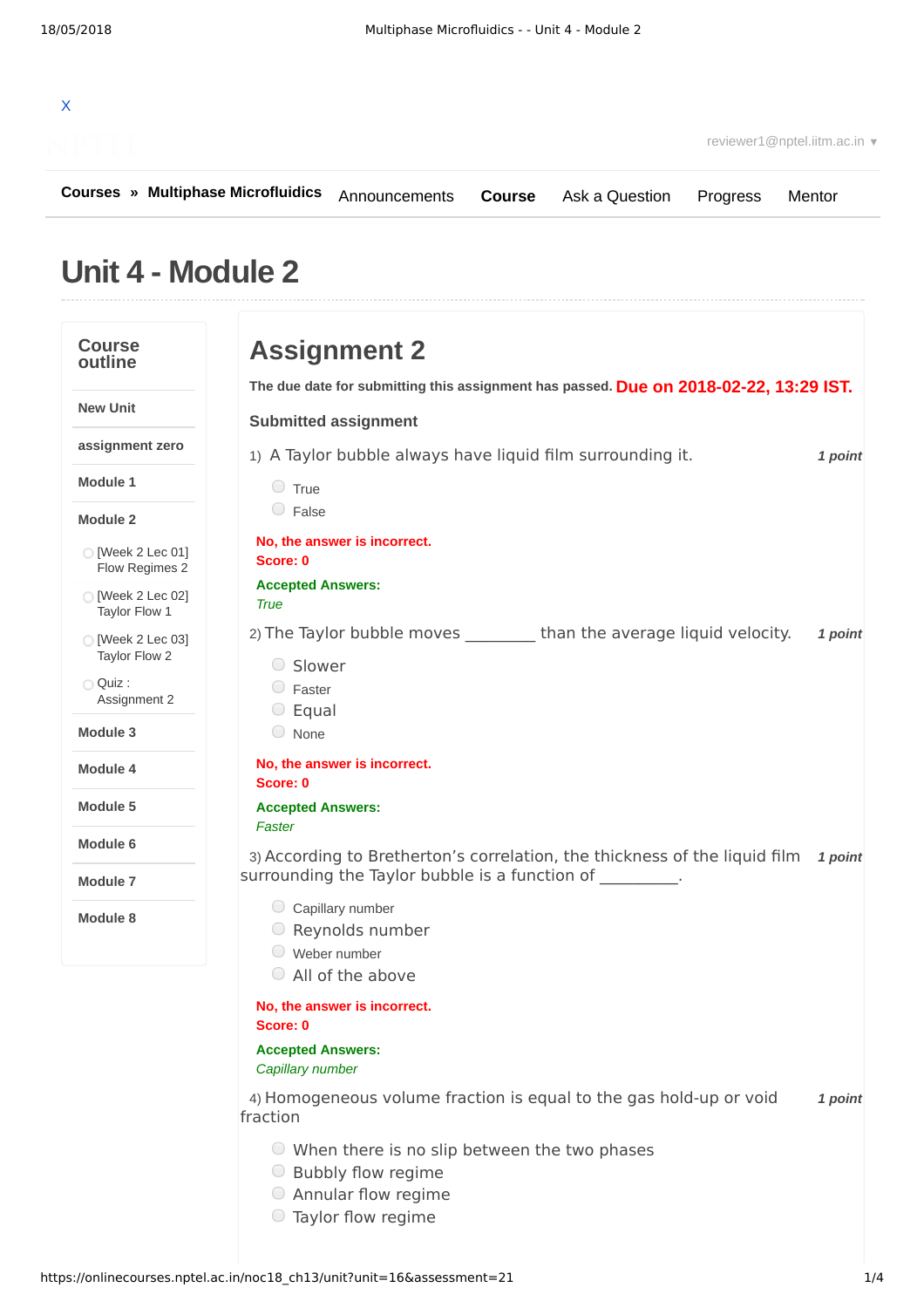| 5) In an annular flow configuration, superficial gas velocity would be ________________than 1 point |
|-----------------------------------------------------------------------------------------------------|
|                                                                                                     |
|                                                                                                     |
|                                                                                                     |
|                                                                                                     |
|                                                                                                     |
|                                                                                                     |
| 1 point                                                                                             |
|                                                                                                     |
|                                                                                                     |
|                                                                                                     |
|                                                                                                     |
|                                                                                                     |
| 1 point                                                                                             |
|                                                                                                     |
|                                                                                                     |
|                                                                                                     |
|                                                                                                     |
|                                                                                                     |
|                                                                                                     |
|                                                                                                     |
| 1 point                                                                                             |
|                                                                                                     |
|                                                                                                     |
|                                                                                                     |
|                                                                                                     |
|                                                                                                     |
|                                                                                                     |
| 1 point                                                                                             |
|                                                                                                     |
|                                                                                                     |
|                                                                                                     |
|                                                                                                     |
|                                                                                                     |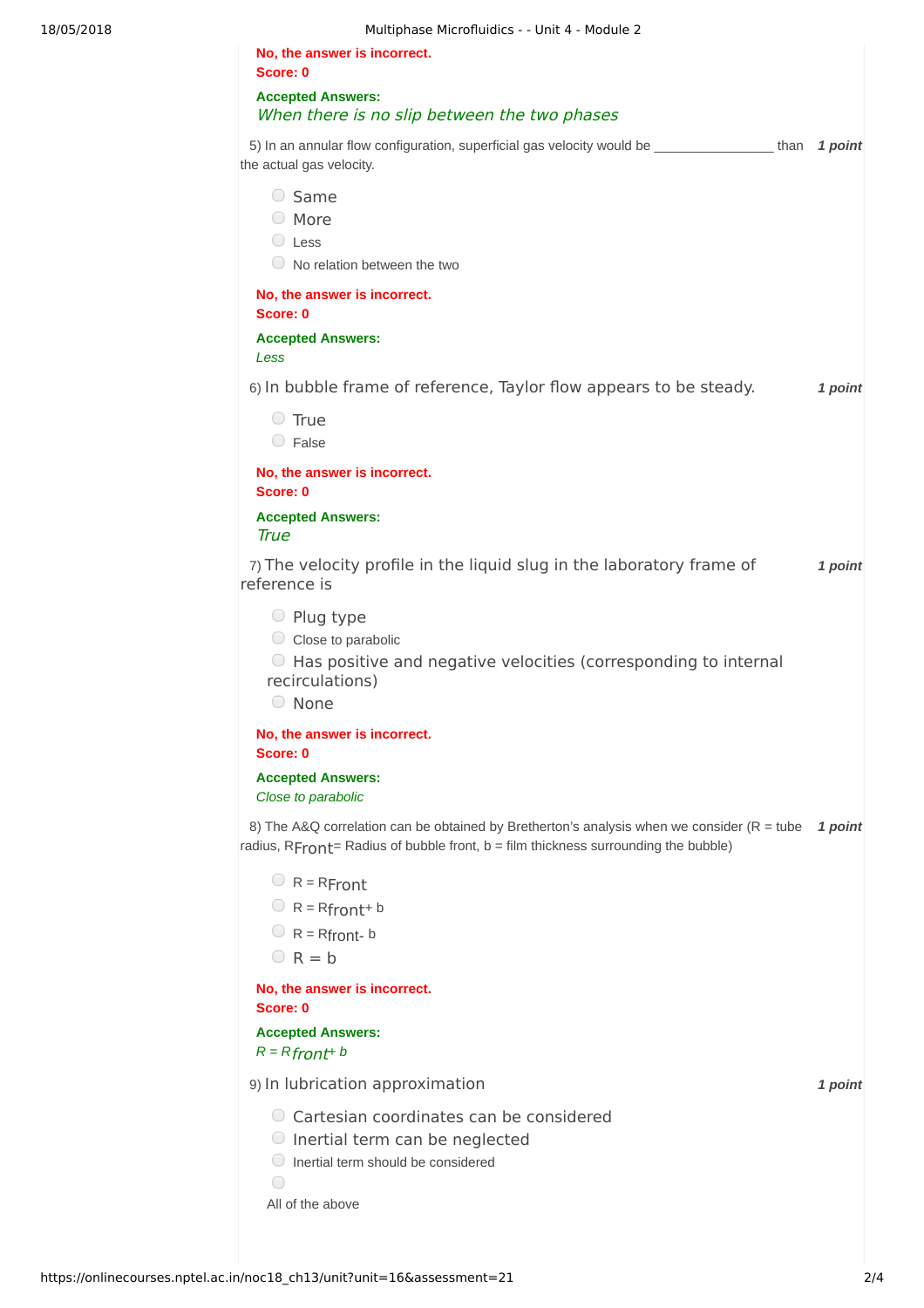| Multiphase Microfluidics - - Unit 4 - Module 2                                                                                                           |         |
|----------------------------------------------------------------------------------------------------------------------------------------------------------|---------|
| No, the answer is incorrect.                                                                                                                             |         |
| Score: 0<br><b>Accepted Answers:</b>                                                                                                                     |         |
| Cartesian coordinates can be considered                                                                                                                  |         |
| 10Curvature of a sphere of radius R is                                                                                                                   | 1 point |
| C Zero<br>$\bigcirc$ Infinite<br>$\bigcirc$ 1/R<br>$\bigcirc$ 2/R                                                                                        |         |
| No, the answer is incorrect.<br>Score: 0                                                                                                                 |         |
| <b>Accepted Answers:</b><br>2/R                                                                                                                          |         |
| 11)Curvature of a cylinder of radius R is                                                                                                                | 1 point |
| $\circ$ Zero<br>$\bigcirc$ Infinite<br>$\bigcirc$ 1/R<br>$\bigcirc$ 2/R                                                                                  |         |
| No, the answer is incorrect.<br>Score: 0                                                                                                                 |         |
| <b>Accepted Answers:</b><br>1/R                                                                                                                          |         |
| 12) The shape of the Taylor bubble at the front and back for air-water flow is                                                                           | 1 point |
| $\circ$ Same<br>$\bigcirc$ Bubble rear is flat than the front<br>○ Small undulations at the rear are observed<br>◯ Both B and C                          |         |
| No, the answer is incorrect.<br>Score: 0                                                                                                                 |         |
| <b>Accepted Answers:</b><br><b>Both B and C</b>                                                                                                          |         |
| 13Rivulet flow can be expected when                                                                                                                      | 1 point |
| $\circ$ Gas velocity is very low<br>○ Gas velocity is high and channel wall is of hydrophobic material<br>$\circ$ Liquid velocity is very high<br>○ None |         |
| No, the answer is incorrect.<br>Score: 0                                                                                                                 |         |
| <b>Accepted Answers:</b><br>Gas velocity is high and channel wall is of hydrophobic material                                                             |         |
| 14)As the size of the channel decreases, the area occupied by slug flow on the flow regime map 1 point                                                   |         |
| Remains unaffected<br>$\cup$<br>Increases<br>Decreases<br>$\cup$<br>◯ None of the above                                                                  |         |
|                                                                                                                                                          |         |

**No, the answer is incorrect. Score: 0**

**Accepted Answers:** Increases